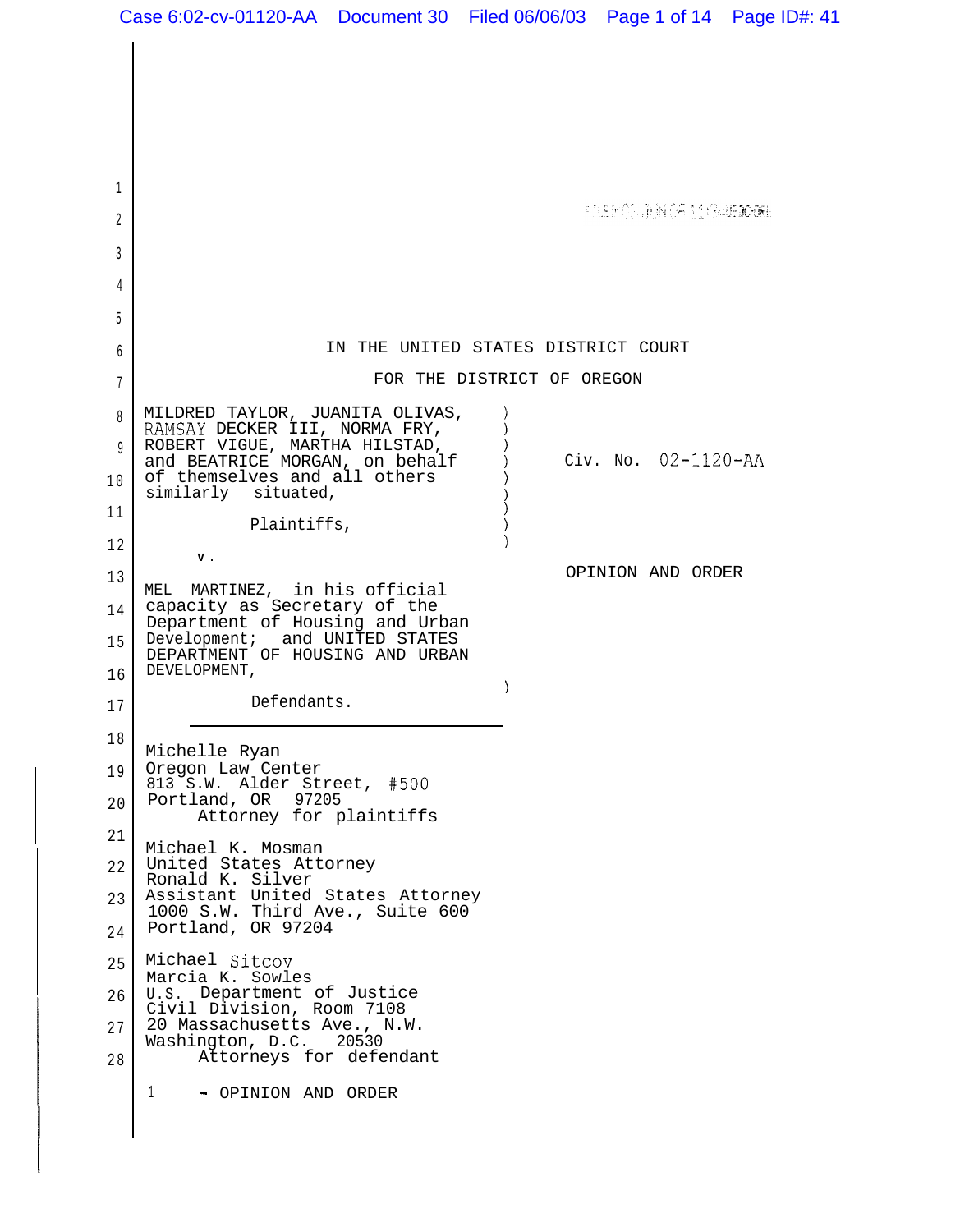AIKEN, Judge:  $\mathbf{1}$ 

On August 16, 2002, plaintiffs filed a class action complaint  $\mathcal{D}$ alleging violations of the United States Housing Act of 1937, 42 U.S.C. 3 § 1437 et seq., and the Fair Housing Act (as codified under Title VII  $\overline{4}$ of the Civil Rights Act of 1968), 42 U.S.C. § 3601 et seq., against the  $\sqrt{2}$ United States Department of Housing and Urban Development (HUD) and its  $6\phantom{1}6$ Secretary. Plaintiffs allege that housing subsidies to which they were 7 entitled were less than the amount mandated by federal law, thus 8 resulting in plaintiffs paying excessive rent. Pursuant to the 3 Administrative Procedure Act (APA), 5 U.S.C. § 706, plaintiffs seek a 1 0 declaration that HUD's policies for calculating the amount of the 1 1 subsidies were unlawful and an injunction that requires HUD to reimburse 1 2 plaintiffs for the unlawfully withheld subsidies. Defendants move to 1 3 dismiss plaintiff's Complaint on grounds that sovereign immunity bars 1 4 1 5 the relief sought, and that plaintiffs fail to state a claim upon which rel ef may be granted. Defendants' motion is granted, in part. 1 6

1 7

## STATUTORY AND REGULATORY BACKGROUND

1 8 1 9 20 21 22 23 2 4 25 26 In the 1950s and 196Os, Congress enacted legislation to fund lowincome housing projects. Under Section 221(d)(3) of the Housing Act, housing project owners obtained HUD-insured mortgages and in most cases signed a deed of trust with a private lending institution. Owners and developers of housing projects received below-market interest rates. 12 U.S.C.  $S$  17151(d) (3). In exchange for the HUD-insured mortgage, the owner entered into a "regulatory agreement" with HUD which included certain "affordability restrictions," including limits on tenant income levels, rental rates, and the rate of return.

2 7 28 Under the Rental Supplement program, HUD provided rental assistance to owners of Section 221(d)(3) housing. 12 U.S.C. § 1701s. Project <sup>2</sup> - OPINION AND ORDER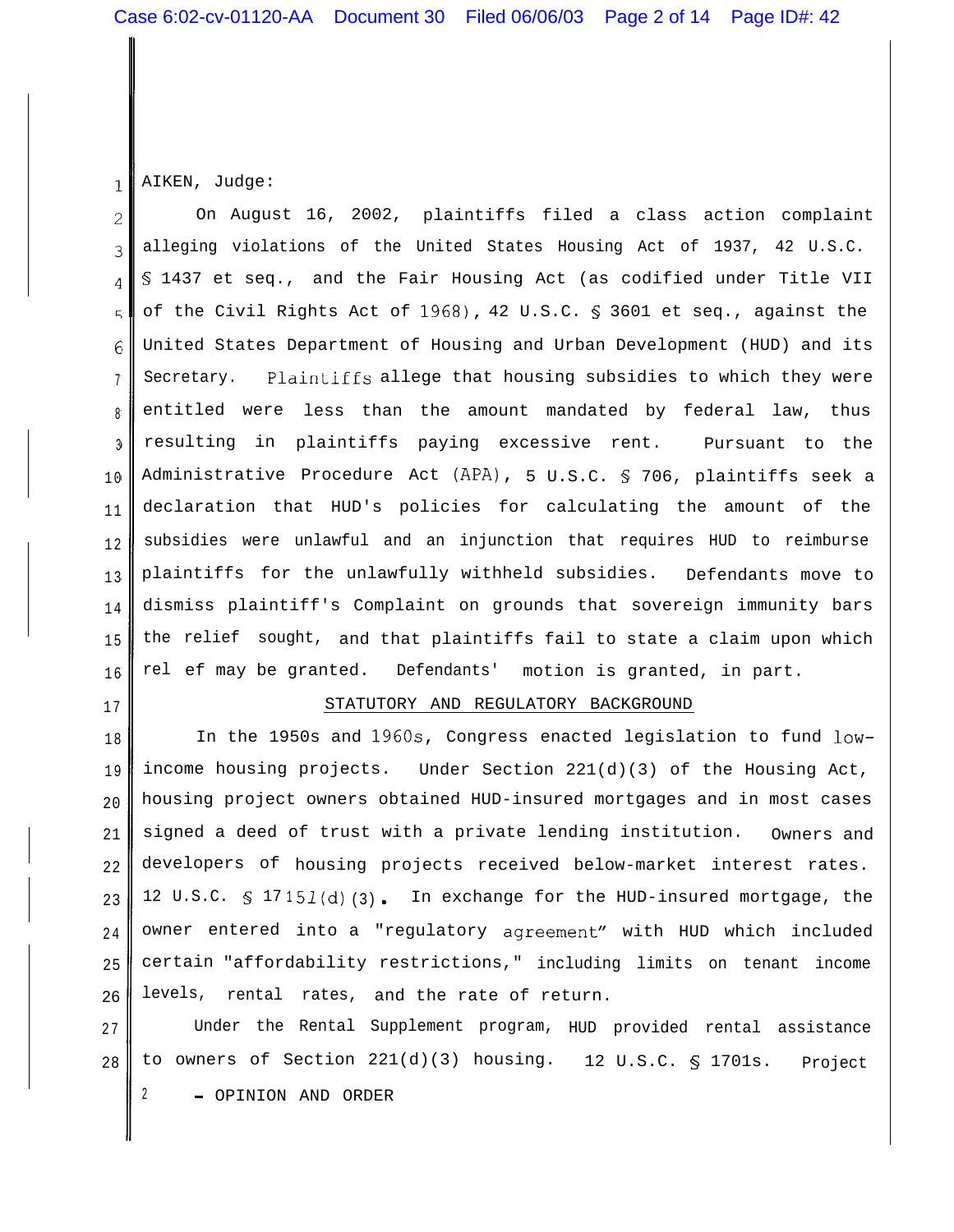owners with Rental Supplements contracts generally could not prepay  $\mathbf{1}$ their HUD-insured mortgage for twenty years without HUD approval. By  $\overline{2}$ prepaying the mortgage, a project owner could terminate the 3 affordability restrictions. Many Section 221(d)(3) owners subsequently  $\overline{4}$ converted their Rental Supplement contract to the Section 8 Loan  $\overline{a}$ Management Set-Aside Program. 24 C.F.R. Part 886, Subpt. A. Under the  $6 \overline{6}$ Set-Aside program, HUD directly paid project owners the difference **7** between the actual rental rate, i.e., the "contract rent" and the 8 tenant's share of the rent. 24 C.F.R. § 866.109(a). This program is 9 project-based rather than tenant-based, meaning that the subsidy funds  $1<sub>0</sub>$ vouchers for qualified housing projects rather than for individual 11 tenants. **17**

**13 14** 15 16 17 18 1 9 The Section 8 Moderate Rehabilitation Program was enacted as part of the Housing Act of 1937. See **42** U.S.C. § 1437f. Unlike the Loan Set Aside Program which HUD administers directly, the Section 8 tenant-based subsidies are administered through local public housing authorities (PHAs). HUD provides the funding and enters into annual contributions contracts with PHAs to fund a specified number of Section 8 vouchers for individual tenants. 42 U.S.C. § 1437f(b).

20 **2 1** 22 23 24 25 26 27 28 To participate in the Section 8 tenant-based program, an eligible family submits an application to the PHA. The PHA awards the subsidies, in the form of vouchers, as they become available. If the tenant finds an eligible dwelling unit, the PHA enters into a Housing Assistance Payment contract with the landlord. The landlord then receives a monthly voucher from the PHA for a portion of the tenant's contract rent. Contract rent is calculated in accordance with HUD regulations. So long as the rent does not exceed the payment standard, the tenant's contribution is the greatest of: 1) thirty percent of the tenant's

<sup>3</sup> - OPINION AND ORDER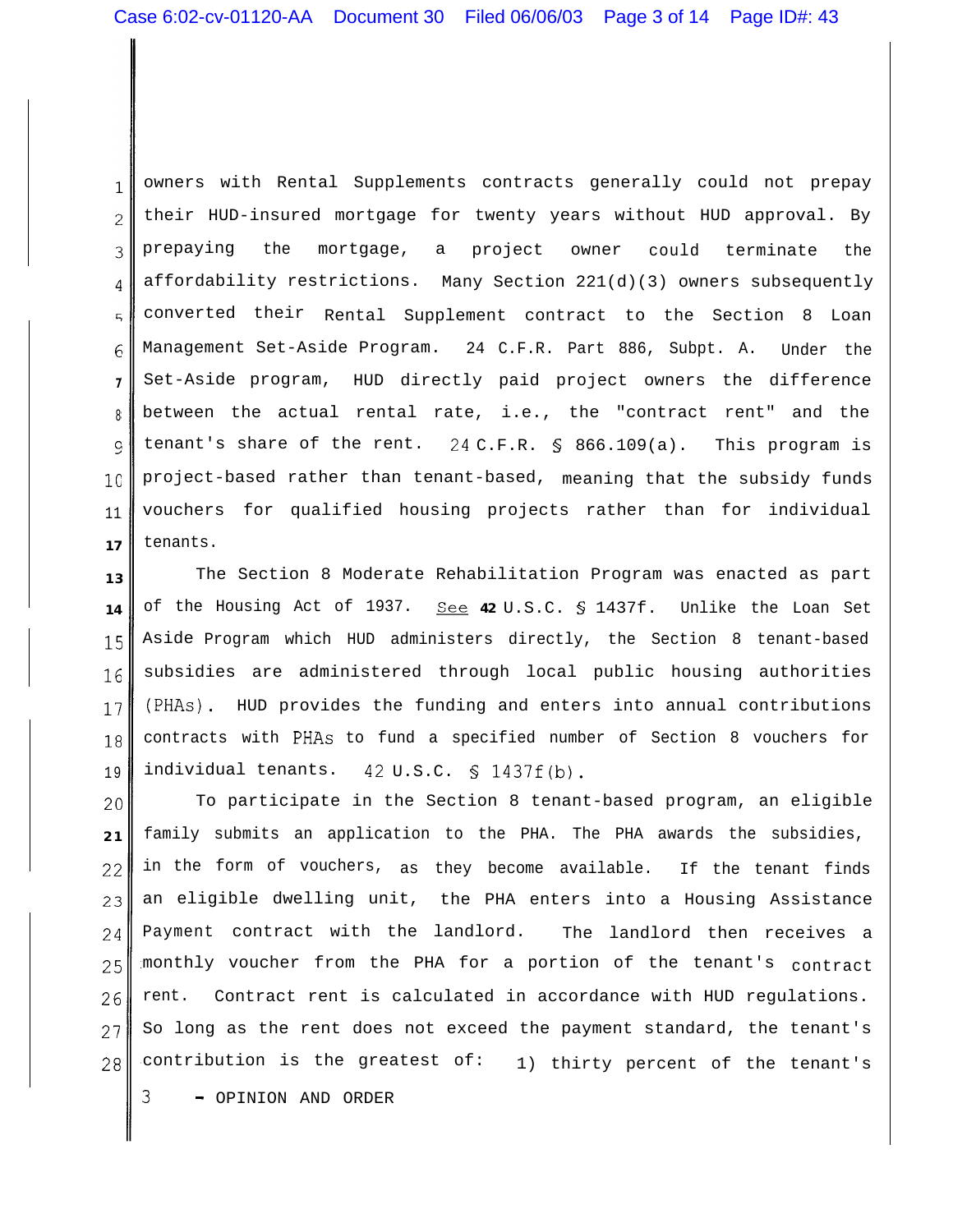1 2 3 4 monthly adjusted income; 2) ten percent of the monthly income, or 3) the designated amount of housing welfare benefits received by the tenant. 42 U.S.C.  $\frac{1437f(0)}{2}$  (A). The PHA then pays the landlord the difference between the monthly rent and the tenant's contribution.

5 6 7 8 9 1 0 In 1996, Congress enacted the Housing Opportunity Program Extension Act, Pub. L. 104-120, 110 Stat. 834. This act allowed Section 221(d)(3) project owners to prepay their mortgages without HUD approval, as long as the owner agreed to forbear rent increases for 60 days after the prepayment was effective and to provide notice to residents who could be affected by rent increases.

1 1 1 2 1 3 1 4 1 5 1 6 1 7 1 8 1 9 20 21 22 In the late 199Os, various appropriation acts enabled PHAs to make "enhanced" Section 8 subsidies to owners who had prepaid Section 221(d)(3) mortgages. See Pub. L. 104-134, § 101(e), 110 Stat. 1321 (1996); Pub. L. 104-204, Title II, 110 Stat. 2883-85 (1996); Pub. L. 106-65, 111 Stat. 1351 (1997); Pub. L. 105-276, 112 Stat. 2469 (1998). The enhanced Section 8 vouchers were intended to offset rent increases occurring within one year after mortgage prepayment, if the increase resulted in a tenant paying in excess of 30 percent of monthly adjusted income. These appropriation acts also provided that if the contract rent exceeded the payment standard by which the amounts of enhanced vouchers were calculated, the actual rent was deemed to be the applicable standard.

23 2 4 25 26 2 7 28 Under HUD's interpretation of these acts, adjustments to the payment standard were limited to the owner's first rent increase made within one year after mortgage prepayment. In other words, the first rent increase following prepayment of the mortgage became the voucher payment standard which determined the amount of subsidy paid to a project owner on behalf of the tenant. However, the payment standard <sup>4</sup> - OPINION AND ORDER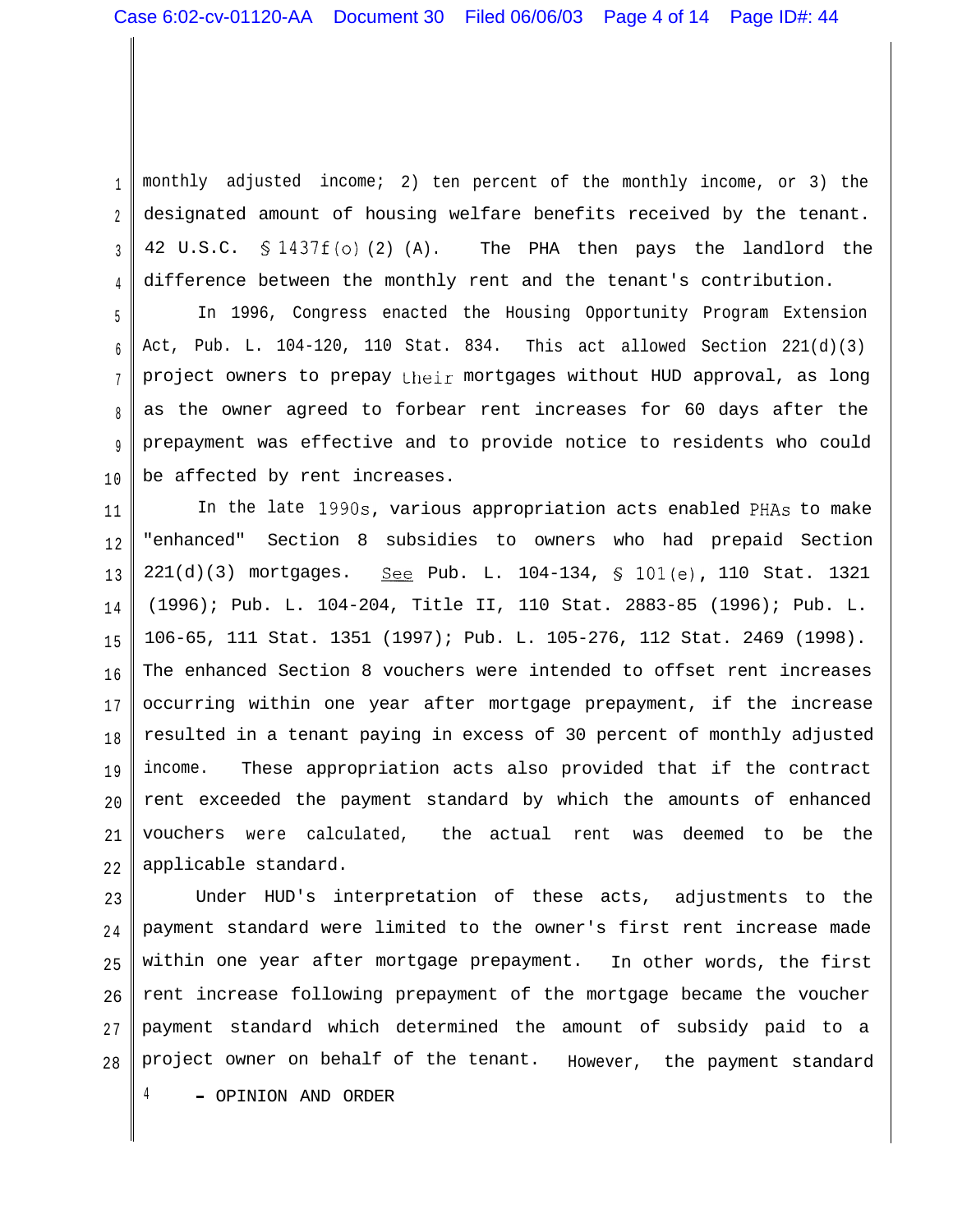1  $\overline{2}$ 3 4 **5** and the amount of the enhanced vouchers would not be adjusted to offset further rent increases. Notice PIH 98-19 (Apr. 3, 1998). In such situations, HUD determined that "the family must decide whether to move to a less expensive unit or pay for the increase in rent out of pocket." Id. at p. 17; see also Notice PIH 99-16 (Mar. 12, 1999).

6 7 8 9 1 0 11 **17** 1 3 **14 15** On October 20, 1999, Congress enacted the Preserving Affordable Housing for Senior Citizens and Families into the 21<sup>st</sup> Century Act, which provided permanent statutory authority for enhanced vouchers to tenants impacted by mortgage prepayments. Pub. L. 106-74, § 538, 113 Stat. 1122 (1999). This act made enhanced payment standards applicable to all rent increases implemented after mortgage prepayment. Further, the Act reiterated that if the rent exceeds the applicable payment standard, the voucher payments must be calculated using a payment standard that is equal to the actual rent of the dwelling unit. 42 U.S.C.  $\S$  1437f(t)(1)(B).

**16 17** 1 8 1 9 20 21 22 To implement the Act, HUD directed the PHAs to make the necessary adjustments to the payment standard as of the first regular annual recertification date for each family rather than as of the effective date of the Act. Notice PIH 2000-9, pp. 35-36 (Mar. 7, 2000). HUD subsequently directed that PHAs use the actual rent amount to calculate the enhanced voucher amount. **Notice PTH 2001-41,** pp.  $34-35$  (Nov.  $14$ , 2001).

## FACTUAL ALLEGATIONS

2 4 25 26 2 7 2 8 Plaintiffs Mildred Taylor, Robert Vigue and Beatrice Morgan are current tenants of Washington Plaza Apartments in Portland, Oregon, and plaintiff Ramsay Decker is a former tenant at Washington Plaza. Plaintiffs Juanita Olivas, Norma Fry and Martha Hilstad are current tenants of Park Genesee Apartments in San Diego, California.

**<sup>5</sup>** - OPINION AND ORDER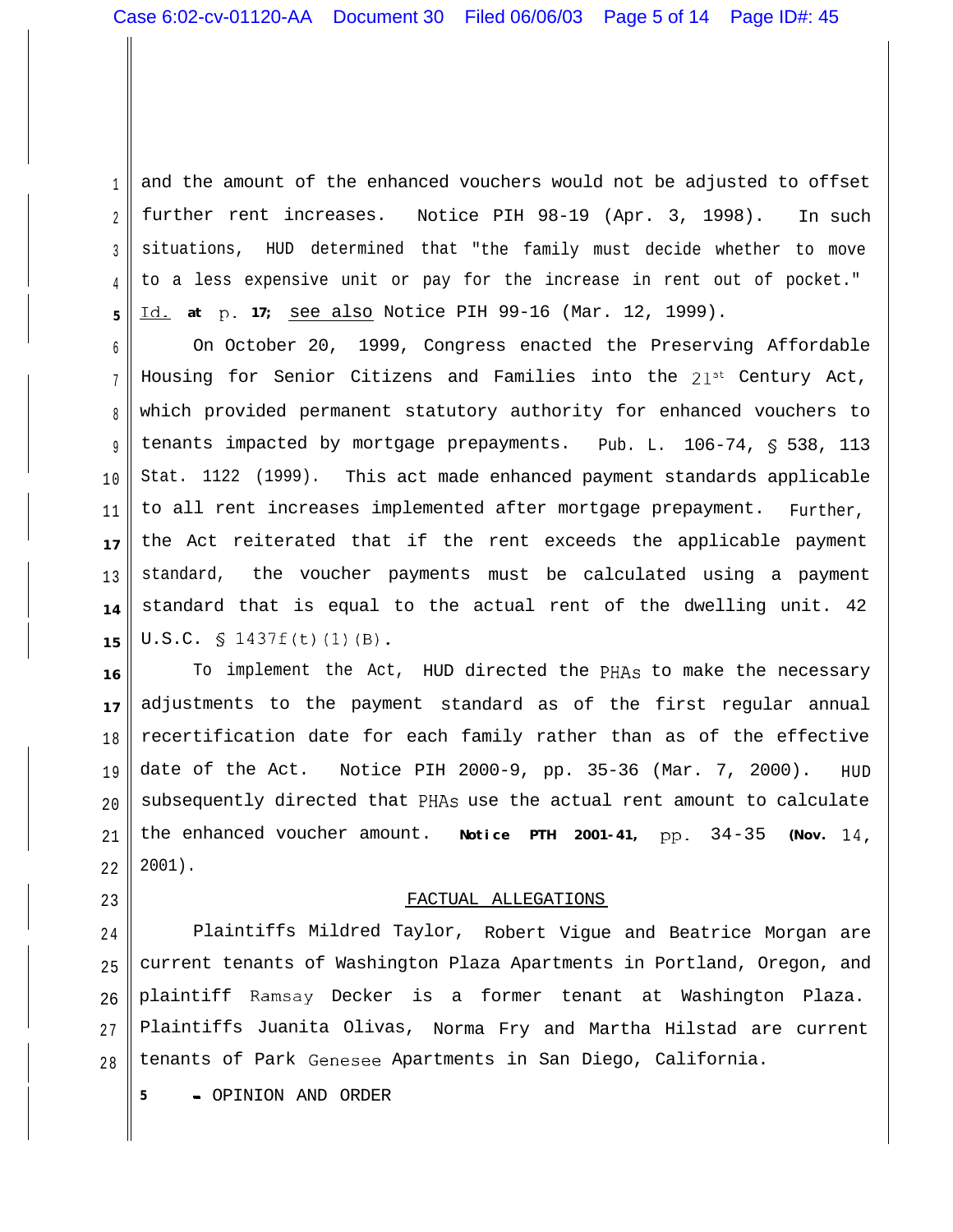1 2 3 4 5 6 7 8 Until March 7, 1997, Washington Plaza was financed through a HUDinsured mortgage bearing market interest rate under Section 221(d)(3). Rentals were made available to low and moderate-income tenants and required HUD-approved rents that were substantially below market rates. The Washington Plaza project received assistance under a Rent Supplement contract that was later converted to a project-based contract under the Section 8 Loan Management Set Aside program. All 75 housing units at Washington Plaza were covered under the Section 8 contract.

9 1 0 11 1 2 1 3 1 4 In March 1997, the owner of Washington Plaza prepaid the Section 221(d)(3) mortgage, eliminating restrictions for low andmoderate-income occupancy and permitting the owner to increase each tenant's rent to market rates upon expiration of the Section 8 contract. The projectbased Section 8 contract for Washington Plaza expired in August 1997 and was not renewed by the owner and rents were subsequently raised.

1 5 16 1 7 1 8 1 9 20 21 22 23 The Housing Authority of Portland, a PHA, issued enhanced tenantbased vouchers to residents of Washington Plaza who had lived in the building before the prepayment of the Section 221(d)(3) mortgage and the expiration of the Section 8 contract. Plaintiffs allege that from January 1999 through August 2000, HUD policies prevented additional rent and utility increases at Washington Park Plaza to be deemed the applicable payment standard. As a result, plaintiffs Taylor, Decker, Morgan, and Vigue were required to pay the rent and utility increases in excess of 30 percent of their income.

2 4 25 26 2 7 2 8 Until December 18, 1996, Park Genesee was financed through a HUDinsured mortgage bearing market interest rate under Section 221(d)(3). Like Washington Park Plaza, rentals were made available to low and moderate-income tenants and required HUD-approved rents that were substantially below market rates. The Park Genesee project received

<sup>6</sup> - OPINION AND ORDER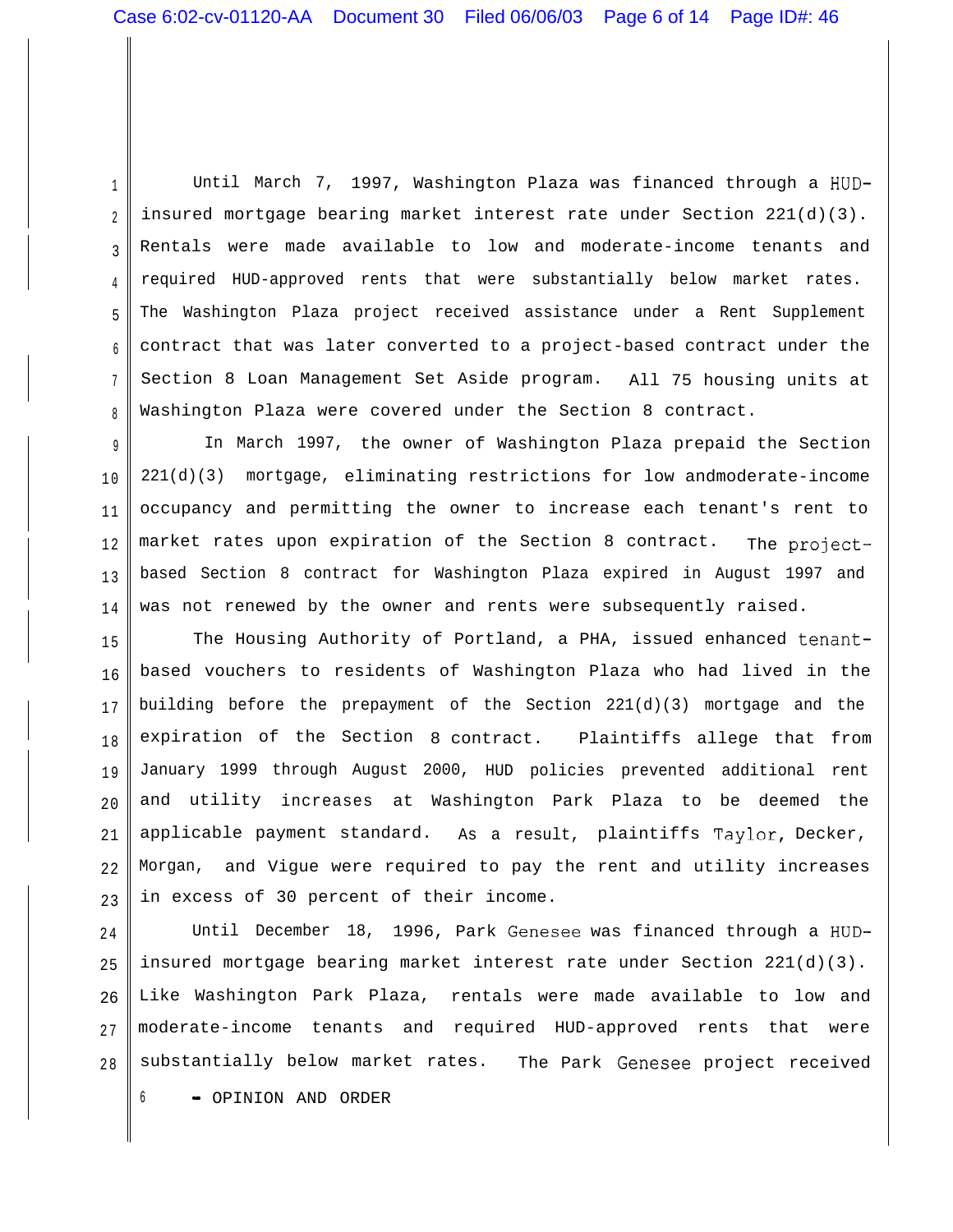assistance under a Rent Supplement contract that was converted to a contract under the Section 8 Loan Management Set Aside program. All 170 housing units at Park Genesee were covered under the Section 8 contract.

6 9 In December 1996, the owner of Park Genesee prepaid the Section 221(d)(3) mortgage, eliminating the restrictions for low and moderateincome occupancy and allowing the owner to increase each tenant's rent to market rates upon expiration of the Section 8 contract. The projectbased Section 8 contract for Park Genesee expired in August 1997 and was not renewed by the owner.

**1 0** 1 1 1 2 1 3 1 4 1 5 16 1 7 1 8 On September 1, 1997, the San Diego Housing Commission issued enhanced tenant-based vouchers to residents of Park Genesee who had lived there before the prepayment of the Section 221(d) (3) mortgage and the expiration of the Section 8 contract. Plaintiffs allege that on September 1, 1333, the Park Genesee owner raised the rent in excess of the monthly voucher payment standard by \$117. As a result of HUD policies preventing the rent increase to be deemed the payment standard, Plaintiffs Olivas, Fry, and Hilstad were required to pay \$117 per month in addition to their contribution equaling 30% of their monthly income.

19 20 21 22 23 2 4 25 26 Plaintiffs seek a declaration that HUD's policies violated federal law. Plaintiffs claim that as a result of HUD policies preventing the gross rent increases from being considered the payment standard, their rent was not fully subsidized as required by federal. Plaintiffs also seek injunctive relief requiring HUD to identify each class member whose subsidy was unlawfully withheld, locate and notify each class member of his or her right to reimbursement, and reimburse each class member in the amount of the unlawfully withheld subsidy.

## DISCUSSION

Defendants move to dismiss on the ground that the APA's waiver of 7 - OPINION AND ORDER

27 28

**1**

2

3

4

5

7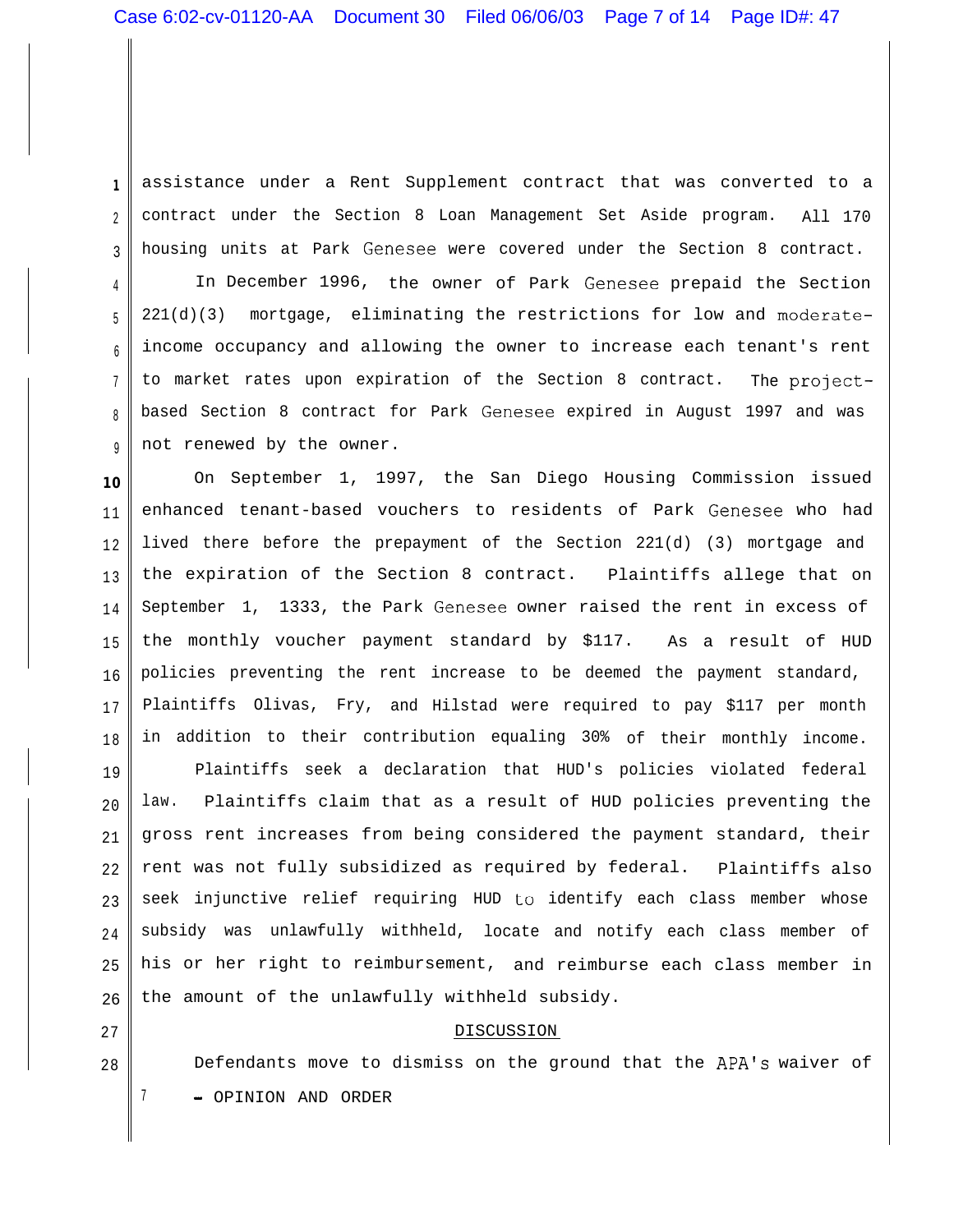1 2 3 4 5 6 7 8 sovereign immunity is limited to actions "seeking relief other than money damages." See 5 U.S.C. 5 702. Defendants emphasize that plaintiffs do not challenge the current amounts of their enhanced vouchers, but that plaintiffs seek reimbursement for previously inadequate voucher payments. Thus, defendants argue that plaintiffs essentially seek money damages to compensate them for the excess rent they paid. As such, defendant argues plaintiff's claims are barred by sovereign immunity. $l$ 

9 1 0 1 1 1 2 1 3 14 In determining what constitutes "money damages" under § 702, the Supreme Court has held a plaintiff may recover only "specific relief" in the form of a statutory or contractual entitlement rather than "substitute relief" in the form of money damages. See Deoartment of Army v. Blue Fox, Inc., 525 U.S. 255, 262 (1999); Bowen v. Massachusetts, 487 U.S. 879, 895 (1988).

[T]he term 'money damages' . . . we think, normally refers to a sum of money used as compensatory relief. Damaqes are given to the plaintiff to *substitute* for a specific loss, whereas specific remedies are not substitute remedies at all, but attempt to give the plaintiff the very thing to which he was entitled.

1 8 19 20 21 Bowen, 487 U.S. at 895 (internal quotation marks and citations omitted). In Bowen, the State of Massachusetts challenged a final order of the Secretary of Health and Human Services which issued a ruling of

22 23 2 4 25 26 27 28 'Defendants also argue that plaintiff cannot rely on 42 U.S.C. § 1404a to establish a waiver of sovereign immunity. This section provides that HUD "may sue or be sued only respect to its functions under this chapter, and sections 1501 to 1505 of this title." 42 U.S.C. § 1404a. Section 1404a has been interpreted to waive sovereign immunity in suits based on HUD's functions under the Housing Act of 1937, 42<br>U.S.C. § 1437, et seq. United States v. Adams, 634 F.2d 1261 (10th Cir. U.S.C. § 1437, et seq. United States v. Adams, 634 F.2d 1261 (10th Cir. 1980). Here, plaintiffs' allegations pertain to HUD's functions under the Housing Act. However, defendants contend and plaintiffs concede that plaintiffs enjoy no private cause of action under the Housing Act under Title VII with respect to their Fair Housing Act claim. Therefore plaintiffs must seek recovery pursuant to the APA. Plaintiff's Response to Defendant's Motion to Dismiss, p- 21. See

<sup>8</sup> - OPINION AND ORDER

1 5

16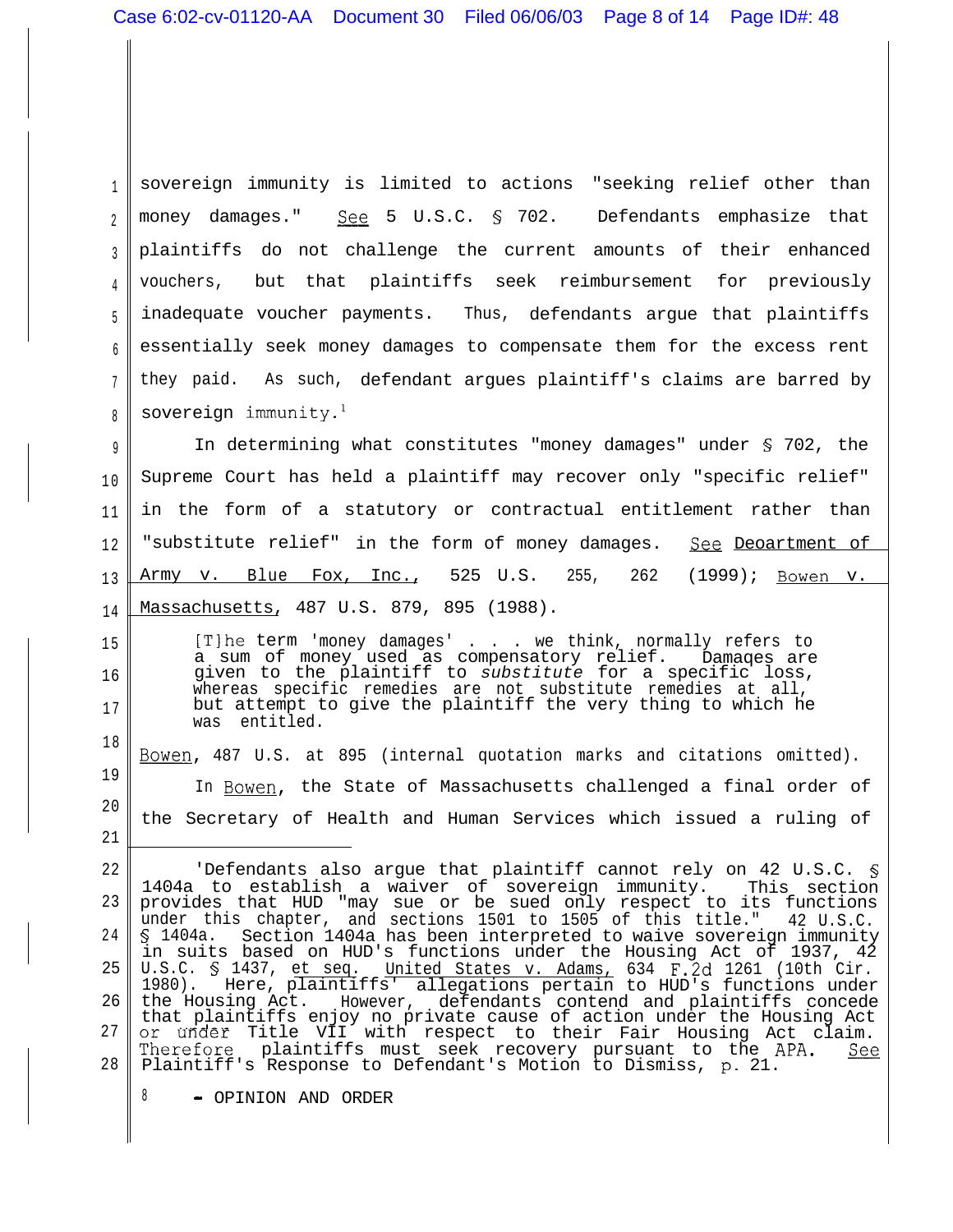1 **2 3 4 5 6 7 8 9 1 0 1 1 1 2 1 3 1 4 1 5** disallowance and refused to reimburse the State for certain Medicaid expenditures. The State sought declaratory and injunctive relief, including reimbursement for the expenditures. Bowen, **487** U.S. at 888- 89. The district court set aside the Secretary's decision of disallowance and the First Circuit affirmed. **In** upholding the decision, the Supreme Court explained that the district court did not award money damages, but rather an "adjustment . . . in the size of the federal grant payable to the State." Id. at 893. Therefore, the Court found that the State's suit did not seek "money in compensation for the damage sustained by the failure of the Federal Government to pay as mandated; rather, it [sought] to enforce the statutory mandate itself, which happens to be one for the payment of money."  $Id.$  at 900. Even though the ruling would ultimately result in reimbursement for the state, the **Court reasoned that this result was "a mere by-product" of "reviewing** the Secretary's interpretation of federal law." Id. at 910.

**16 1 7 1 8 1 9 20 21 22 23 2 4 25** In Blue Fox, a contractor defaulted on a contract with a subcontractor to pay for work performed on an Army project. **525** U.S. at 257-58. The subcontractor sought to enforce an equitable lien against the Army to recover the amount owed by the contractor. Id. at **258.** The Supreme Court found that the equitable lien constituted "a claim for money damages; its goal is to seize or attach money in the hands of the Government as compensation for the loss resulting from the **default of the prime contractor." Id. at 264. Accordingly, the Court** held that the subcontractor's attempt to enforce an equitable lien "falls outside of § 702's waiver of sovereign immunity." Id.

**26 2 7 2 8** Defendants contend that plaintiffs' claims do not seek specific relief for which they were originally entitled. Defendants argue that, unlike Bowen, plaintiffs do not seek to enforce a statutory or 9 - OPINION AND ORDER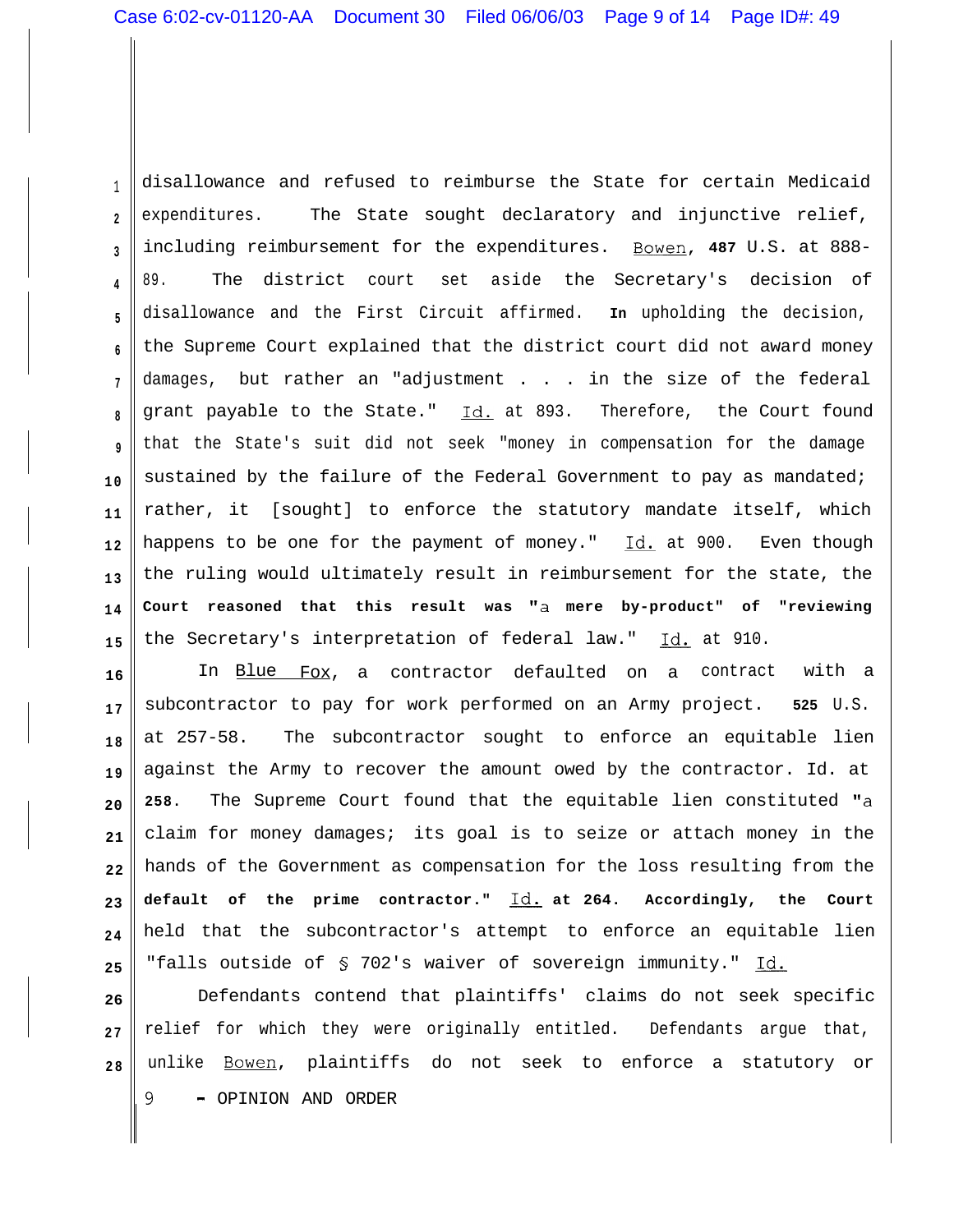1 .L 2 3 4 5 6 7 8 regulatory provision which mandates the payment of money. Rather, like Blue Fox, defendants argue that plaintiffs seek reimbursement to compensate them for out-of-pocket rental expenses incurred as a result of HUD's unlawful payment standard policy. Defendants maintain that the most plaintiffs **could claim entitlement to is increased voucher payments** from the PHAs to their landlords. Thus, defendants argue that the monetary reimbursement plaintiffs seek from HUD is more akin to money damages to substitute for their specific loss.'

9 10 11 1 2 13 1 4 15 16 17 18 In response, plaintiffs argue that defendants' motion to dismiss should be denied solely by fact that they seek a declaratory judgment authorized by the APA. Plaintiffs emphasize that a declaratory judgment does not implicate sovereiqn immunity and suqqest that if the court finds HUD's actions violate the APA, the court may then fashion whatever relief it finds appropriate. Plaintiffs suggest that "rather than order HUD to reimburse plaintiffs for illegally withheld enhanced voucher subsidies, the court could order HUD to issue directives to all affected PHAs to provide such reimbursement from funds under their control and to monitor compliance with this directive." Plaintiff's Memorandum in

20 21 2 2 23 'Defendants rely upon the Ninth Circuit's ruling in Cal-Almond, Inc. **V.** Department of Aqriculture, 67 F.3d 874 (9th Cir. 1995), which held that sovereign immunity barred a claim brought by almond handlers against the USDA. **The handlers sought reimbursement for monies paid for** third-party advertising under a USDA marketing order that was found to violate the handlers' First Amendment rights. The Ninth Circuit found that the relief sought constituted money damages and could not be recovered under the APA. <u>Cal-Almond,</u> 67 F.3d at 878-79.

2 4 25 26 27 28 However, the Supreme Court vacated this decision and remanded the case back to the Ninth Circuit. Department of Agriculture v. Cal-Almond, Inc., 521 U.S. 1113 (1997). On remand, the Ninth Circuit found that the USDA marketinq order did not violate the handlers' First Amendment rights and did not revisit the issue of whether sovereign immunity barred the relief sought. Cal-Almond Inc. v. U.S. Dept. of <u>Agr.</u>, 192 F.3d 1272 (9th Cir. 1999). Even though the Ninth Circuit's ruling on the sovereign immunity issue was not overruled explicitly, the ruling was vacated and cannot be considered binding precedent.

10 - OPINION AND ORDER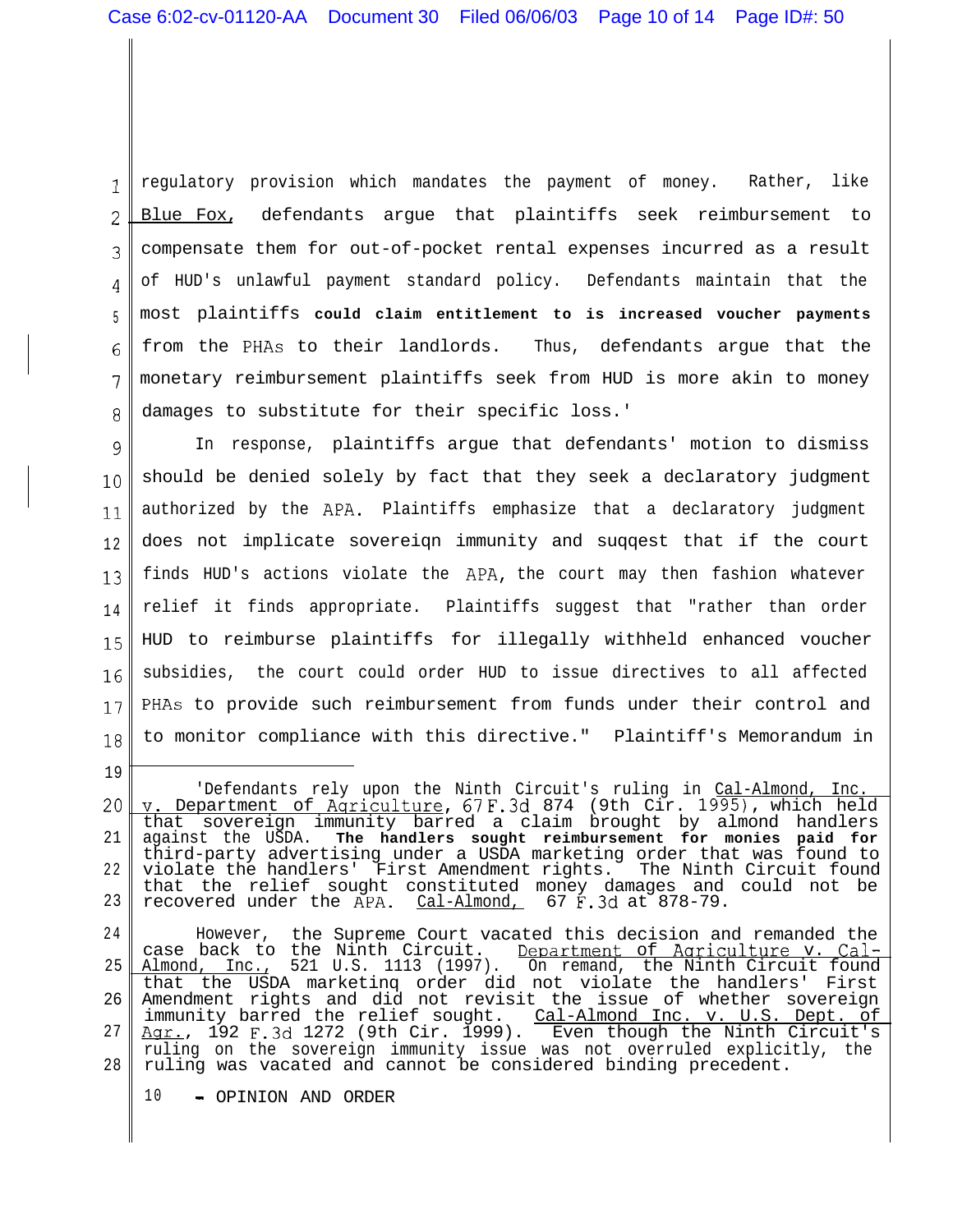1 Opposition to Defendant's Motion to Dismiss, pp. 5-6.

**24**

**2 3 4 5 6 7 8** 9 1 0 1 1 It is true that plaintiffs seek a declaratory judgment that HUD's payment standard policy for enhanced Section 8 vouchers was unlawful.<sup>3</sup> However, plaintiffs' Complaint does not seek an order directing HUD to order the PHAs to provide reimbursement to plaintiffs through funds under their control. It remains an open question whether the court could order alternative forms of relief upon a finding that HUD's policies were unlawful. Regardless, plaintiffs' Complaint explicitly seeks relief in the form of monetary reimbursement from HUD, and I find it appropriate to determine whether sovereign immunity bars the injunctive relief sought at this stage of the proceedings.

**17 13 14 15 1 6** 1 7 **18** Plaintiffs also argue that their claims for injunctive relief fall within § 702's waiver of sovereign immunity, because they merely seek to enforce a statutory mandate that they pay nor more than 30 percent of their income in rent. Plaintiffs rely on the Third Circuit's ruling in Zellous v. Broadhead Associates, 906 F.2d 94 (3rd Cir. 1990), where the court found that the APA waived sovereign immunity in a case seeking reimbursement for inadequate Section 8 utility allowances.

1 9 **2 0 2 1 22 2 3** In Zellous, plaintiffs were tenants in a privately-owned and managed housing projects with rents subsidized directly by HUD. Id. at 195. The tenants claimed that HUD, together with the housing project's owners, violated the Housing Act and implementing regulations by failing to make timely adjustments in their utilities allowance. Id.

1 1 - OPINION AND ORDER

**<sup>2 5</sup> 2 6 27 28**  $3HUD's$  directive that the enhanced payment standard applies only to the first rent increase after mortqaqe prepayment was held to be arbitrary and capricious in <u>215 Alliance v. Cuomo</u>, 61 F. Supp. 2d 879 (D. Minn. 1999). Statement There, vioiates the' plain meaning of the statutory language1 the district court found that "HUD's Policy<br>plain meaning of the statutory languagel Specifically, HUD's Policy Statement relies upon a tortured definition<br>of 'rent' which cannot be rationalized in the context of the rest of the 'rent' which cannot be rationalized in the context of the rest of the statutory languaqe." Id. at 888.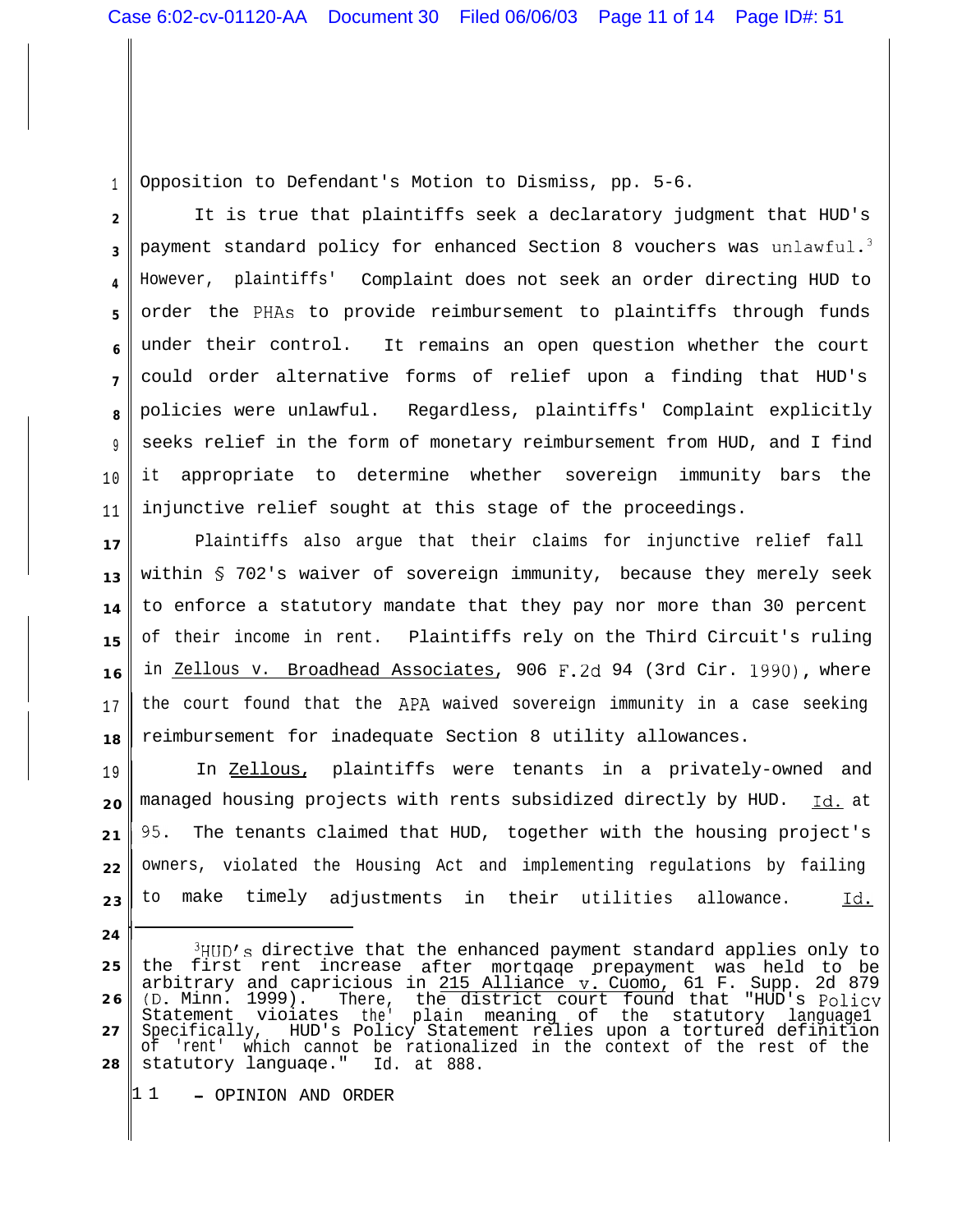$\bar{\mathbf{r}}$ 2 3 4 Consequently, HUD did not provide the project owners with enhanced vouchers to which plaintiffs claimed they were entitled. Id. The tenants sought reimbursement from HUD for the amount of utility allowance they should have received. Id.

5 6 7 8 9 1 0 1 1 1 2 1 3 1 4 1 5 1 6 1 7 As defendants do here, the defendants in Zellous argued that the plaintiffs' claims fell outside the APA's waiver sovereign immunity, because they sought monetary damages. Id. at 96. Citing Bowen, the Third Circuit disagreed: "In our case, the tenants do not seek compensatory damages for injuries they allegedly suffered as a result of HUD's failure to make timely adjustments in the utilities allowance. They seek to enforce both prospectively and retrospectively the mandate" that tenants pay no more than thirty percent of their income toward rent. Id. at 98. The court reasoned that monetary reimbursement merely required HUD to pay expenses that it would have paid had it "implemented timely utility allowance adjustments." Id. at 99 (citing Bowen, 487 U.S. at 894 (quoting School Committee of Burlinston v. Department of Education of Massachusetts, 471 U.S. 359, 370-71  $(1985)$ )).<sup>4</sup>

1 8 1 9 20 I decline to apply the reasoning in Zellous to the facts of this case. Unlike Zellous, here HUD did not provide the voucher payments directly to the project owners. Rather, HUD provided funding to the

12 - OPINION AND ORDER

<sup>22</sup> 23 2 4 25 26 27 2 8 <sup>4</sup>In <u>School Committee,</u> the Court ruled that the Education of the Handicapped Act authorized a court to order school authorities to reimburse parents for their expenditures on private special education for a child if the school's individualized education program was inadequate. 471 U.S. 369-70. However, that a reviewing court in that case the Act provided "shall grant such relief as the court determines is appropriate."  $\underline{Id.}$  at 369; 20 U.S.C. § 1415(e) (2). Further, the Supreme Court relied on legislative history that "[sluch a post hoc determination of financial responsibility was contemplated  $\dots$  . . .  $"$ School Committee, 471 U.S. at 370. Here, the APA does not confer broad discretion to award "appropriate relief" and plaintiffs present no authority suggesting that direct reimbursement from HUD for inadequate vouchers was contemplated under the Housing Act.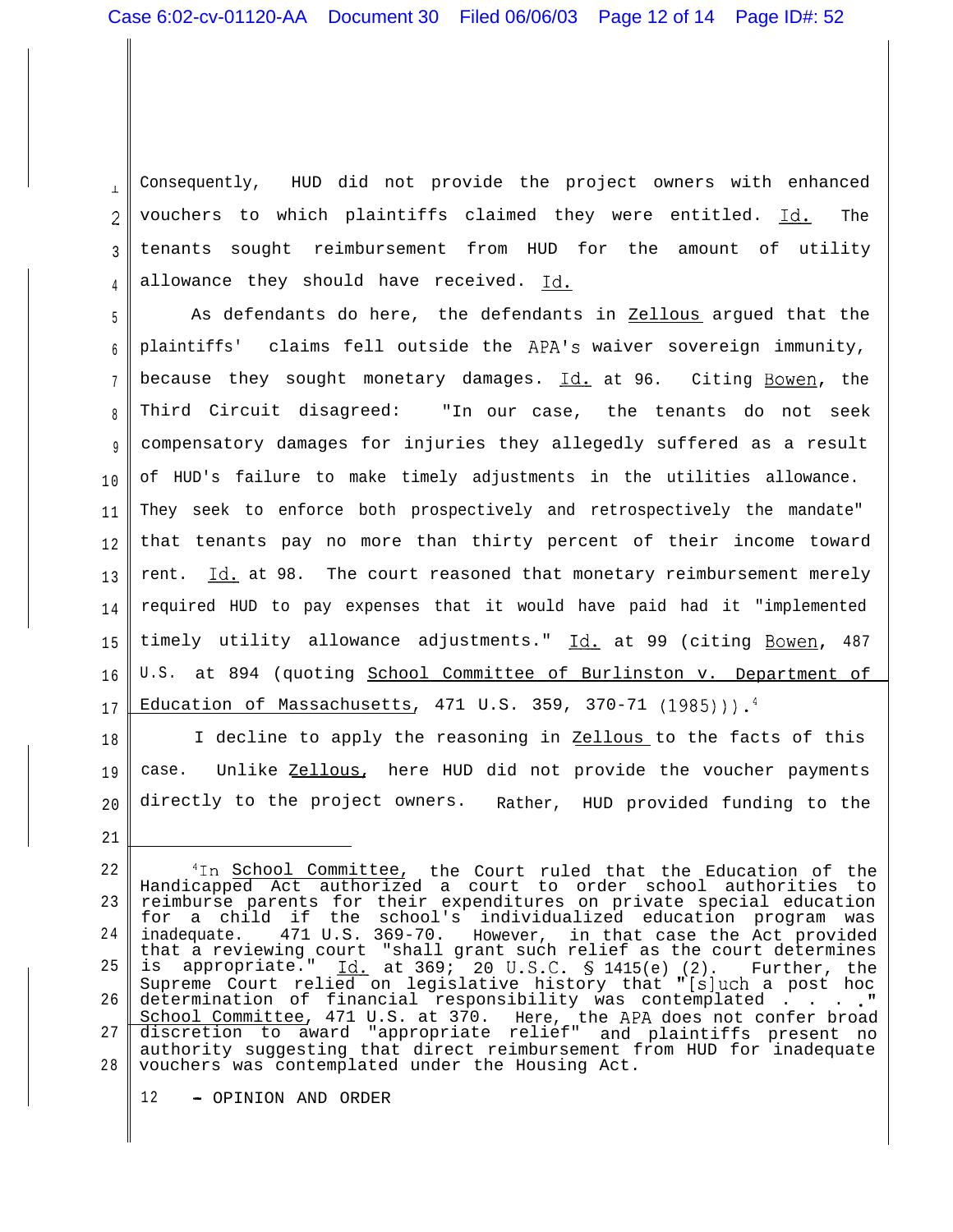1 2 3 4 5 6 7 8 PHAs, which then calculated and issued the voucher payments. The fact that HUD is not statutorily required to provide subsidies directly to plaintiffs or their landlords necessarily "transforms the character of the relief they seek into a substitute remedy." Zellous, 906 F.2d at 98. Although plaintiffs were entitled by statute to pay a limited amount in rent, I cannot find that enforcement of this statute under these facts "happens to" result in monetary reimbursement from HUD. Bowen, 487 U.S. at 900.

9 10 11 12 13 14 15 1G 15 18  $1<sub>9</sub>$ 2c Plaintiffs emphasize that the PHAs' calculations were made pursuant to HUD policy, and that the PHAs must comply with HUD policy. However, plaintiffs do not seek a form of relief that is "a mere by-product" of judicial review of such policy. Id. at 910. For example, plaintiffs do not request an injunction requiring HUD to amend the effective date of the "correct" payment standard and to direct the PHAs to recalculate payment vouchers accordingly. See Katz v. Cisneros, 16 F.3d 1204, 1208 (Fed. Cir. 1994) (holding that sovereign immunity did not bar claims of housing developer who sought to compel HUD to recalculate contract rents in accordance with HUD regulations and reimburse the developer monies under the proper calculation; claims were not for money damages but for compliance with applicable regulations).

21 22 2: 24 2: 2c  $27$ Rather, as pleaded in their Complaint, plaintiffs seek an order requiring HUD to reimburse plaintiffs for the increased rents they paid as a result of HUD's unlawful payment standard. No matter how the court views it, plaintiffs do not seek injunctive relief to which they were specifically entitled; rather, they seekmoney damages to substitute for their inadequate voucher payments. Accordingly, I find that plaintiffs' claims for injunctive relief are barred by sovereign immunity.

2f Defendants also move to dismiss for failure to state a cla .im under 13 - OPINION AND ORDER